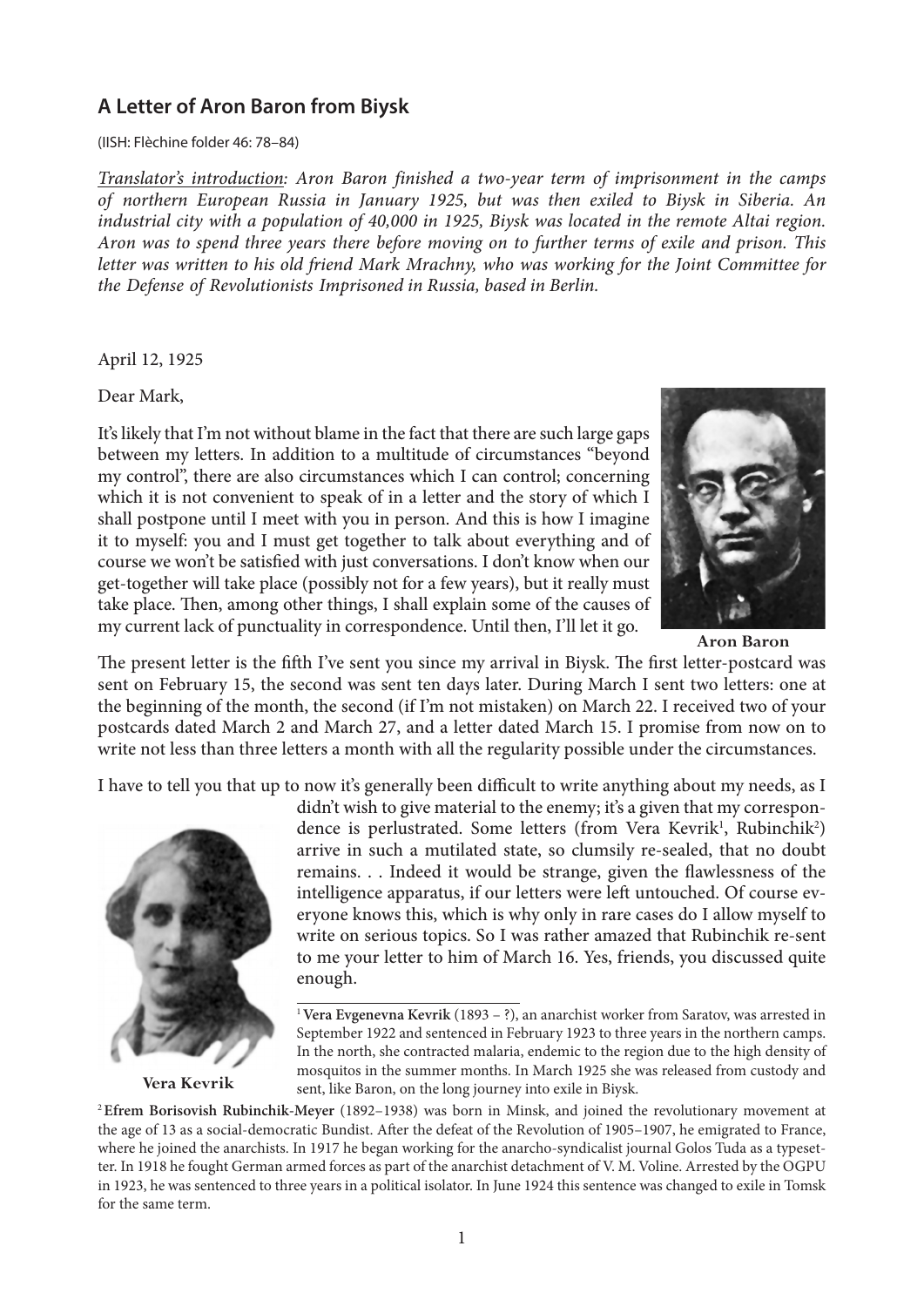Never mind. From now on I shall follow your example and allow myself to write on a topic which up to now I've avoided: the state of our ranks, which, no matter what you say in your letter, is really dismal. Things are bad in Russia, still worse in America; spinelessness of some, apathy of others, and a lack of energy everywhere. Rubinchik, in forwarding your letter, delivered a ferocious tirade aimed at the disorganizers, whom he would like to get rid of and even consign to "rat row"<sup>3</sup>. In my opinion, this is too presumptuous, even bombastic, for if Rubinchik were to find himself abroad, of course he wouldn't be any more effective than the rest; despite all his ranting, he wouldn't get rid of anyone or consign them anywhere. I'm convinced that the whole affair would be limited to one, or at most a few, articles written by him in which he would threaten and fulminate, etc., but with no resulting improvement in the situation. His articles would give rise to new counter-articles and counter-accu-**Efrem Rubinchik-Meer**

quarrelling to those types who specialize in such things.<sup>4</sup>



sations, and generally the whole affair would amount to an increase in the literature of abuse, which we cannot afford when we are trying to measure our strength with the enemy's. No, I don't want anything to do with this – let's leave the wrangling and the abusive

If, back in the old days, despite all the authority of the Union of Russian Workers and its leaders, it was still possible for the libelous Ermando-Dvigomirovsky Zarya to appear<sup>5</sup>, then what can we expect in today's era of reaction? To engage in squabbles with these gentlemen – means to lower yourself to their level. Of course it's impossible to tolerate these people, it's necessary to struggle with them mercilessly, but this must be a struggle that's effective, real, productive of results. These gentlemen must be isolated, they must be separated from any contact with the workers, and they must be left to the higher-ups along with their Russian role models to stew in their own juices. But this won't be accomplished through abuse. To go about this in a serious manner means to turn the project over to a couple of intelligent people who will learn how to act organizationally: not by raging into the void, not by dashing off half-cocked, but by preparing a reliable, strong, compact force which will penetrate to the very heart of the enemy and, at the most propitious moment, attack with all its strength. Take as much time as necessary for preparation, but when it's time to act, then strike zealously, from right and from left, blow after blow, without respite, harder and harder; that's the only way to win these days. The Bolsheviks proved this brilliantly – this is something we can learn from them. If in the beginning we had had half the organizational skill of the Bolsheviks, our cause would have advanced much farther.

So, my friends, that's my assessment of the situation. It would be rather strange if, among the amorphous whole which constitutes the anarchist movement, there were not found, even among the middle ranks, some despicable people. The fact of the presence of such gentlemen is quite deplorable, but that isn't the whole story. The slanderous bunch of American and Russian Karelinians<sup>6</sup> wouldn't matter much if they were confronted by a strong and healthy body, vigorous

<sup>&</sup>lt;sup>3 "</sup>Rat row" was the section of a prison reserved for informers - "stool pigeons" - to segregate them from the general prison population.

<sup>4</sup>Baron's annoyance with Rubinchik received a certain justification in 1927 when the latter succumbed to pressure from the authorities, announced his break with anarchism, and was released from exile.

<sup>5</sup>Baron has mangled some names here. **Robert Erdman** (1897–1938) and **Grigoriy Dvigomirov** (?–1921) were co-editors of the Russian-language anarchist journal *Vostochnaya Zarya* [Eastern Dawn] published in Pittsburgh (PA) in 1916. This publishing effort was the result of a split in the anarcho-syndicalist Union of Russian Workers of the United States and Canada, of which Baron was an active member before returning to Russia in 1917.

<sup>6</sup>Karelinians: followers of **A. A. Karelin** (1863–1926), a divisive figure in the history of Russian anarchism. Active in the Russian revolutionary movement from the age of 18, Karelin did not become an anarchist until he was 46. He then applied his considerable talents to organizational and ideological work, causing a rift among anarcho-commmunists because of his attempt to introduce religious (mystical) concepts into anarchist doctrine. Following the 1917 Revolution,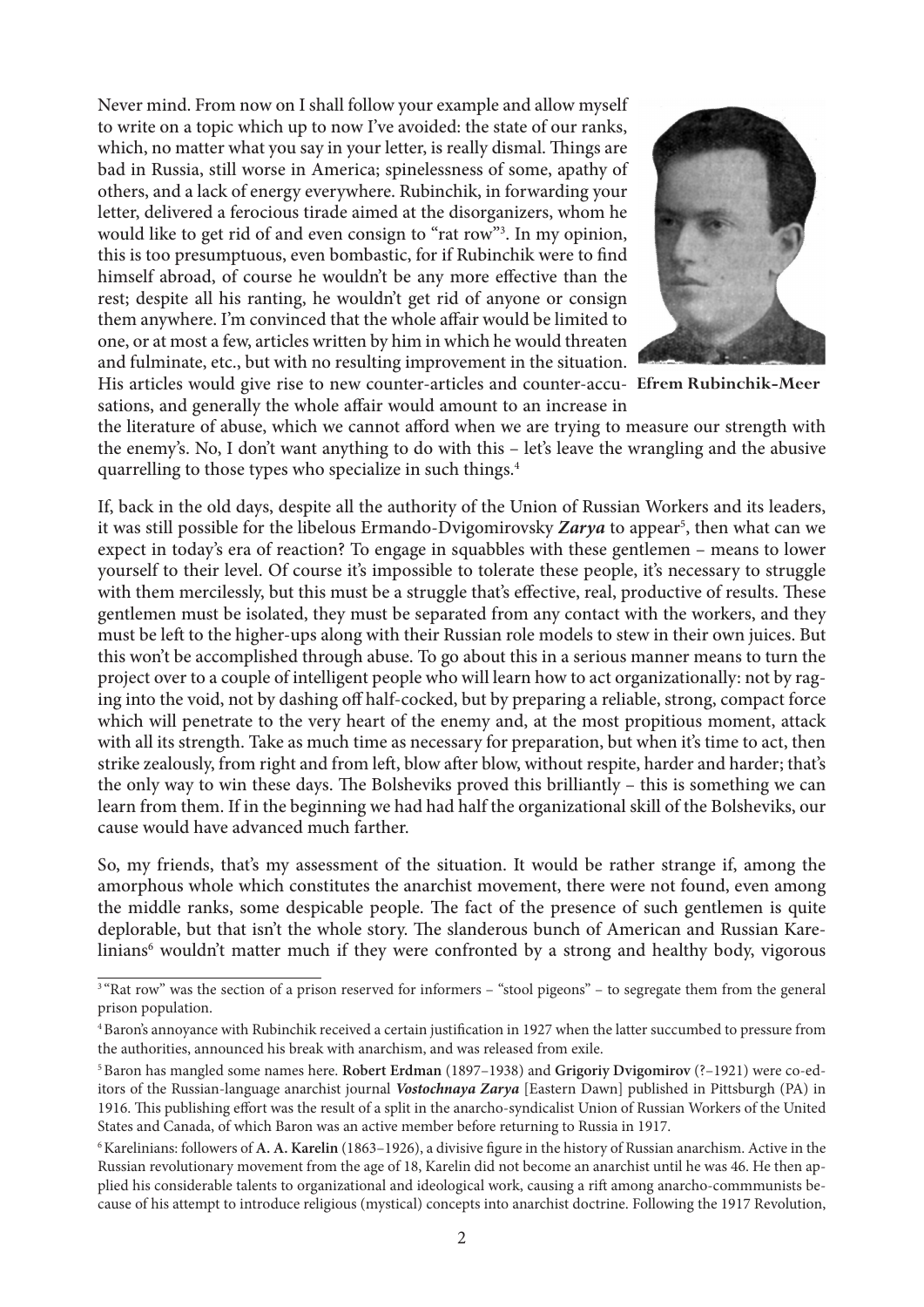and unified. The problem isn't with these thugs, the problem is with ourselves – with the lack of discipline, spinelessness, and slackness of those who are ideologically opposed to the pole which Karelin represents. We could certainly use some fresh blood in our own reduced ranks. I've had enough of the windbags, and the dilettantes can go do their own thing, but those who are left, even though small in number, can be used rationally, with the goal of getting the greatest results. For in the final account, only the results are important. Groups may exist for decades, they may mount a semblance of some kind of activity, but results – tangible, long-term results – are not forthcoming.

The history of the French movement is instructive: there we've been around for 50 years, the anarchists have been active in the unions for 30 years, and the result was that after two or three years of struggle, the Bolsheviks succeeded in leaving us with a handful of autonomists, some of whom will soon be withdrawing to the Unitary Confederation of Labour<sup>7</sup>. Of course I understand that my information is one-sided, gleaned almost exclusively from "Vie Ouvrière" and other Profintern sources<sup>8</sup>. But even after discounting half of what is written by these far-from-objective hacks, one must assume that what's left isn't entirely fiction. And by what means did they achieve their success? How is it that more than once they've left us on the sidelines of the labour movement? Exclusively due to our lack of organization.

Recently I received a postcard from Amsterdam: it's an invitation to the  $2<sup>nd</sup>$  Congress of Revolutionary Syndicalists, and is signed by Schapiro, Souchy, Kater, Borghi, etc.<sup>9</sup> Of course I'm touched that they remembered me, and very glad that comrades from various countries are able to get together and find a common language. But I say to you openly, my old friend, there is not available to me a language in which I could reply to them properly, using solemn, pretentious figures of speech. I fear that this congress, like so many previous ones, will adopt fine, well-drafted resolutions, but that it will undertake little in the way of actions, that the increase in activity level will be slight.

 I would love to be mistaken about this. It would be so nice to be there, to speak personally with everyone, both collectively and on an individual basis, and arrange matters with each person with complete clarity: this person will do this thing, and that person will do that thing, etc., and each person must carry out their assignments, achieving results in whatever has been decided upon, deliberately and thoughtfully, as part of the common goal. And get to work immediately.... To have the possibility of not being limited to stating general positions, but rather to be able to act decisively everywhere at the local level with due consideration for real circumstances – to get out of the quagmire in which the movement is wallowing – oh, my thoughts often fly to friends over there, to you and a few other isolated individuals…. But about this there's nothing to say now. Concerning the congress of the International Workers' Association, up to now I've read only one note in "Trud" ["Labour"] (organ of the VTsSPS)<sup>10</sup> for March 25. The agenda was set out and the titles of the reports by Rocker and Lansink<sup>11</sup> are mentioned. I expect that something will also be said in "Vie Ouvrière".

he caused further havoc by trying to reach an accommodation with the Soviet authorities, essentially by depoliticizing anarchism. Karelin enjoyed widespread respect in the movement, but after his death his tendency was attacked mercilessly by more orthodox ideologues of anarchism. His doctrines were influential with a substantial component of the Russian emigré community in North America, where some of his followers eventually made the transition to fascism.

7The Confédération générale du travail unitaire (CGTU) was a federation of radical unions founded in 1922 as a split from the socialist CGT, and included communists, anarcho-syndicalists, and revolutionary syndicalists. The "autonomists" were revolutionary syndicalists who rejected party involvement in union affairs but who otherwise supported the communist line.

8*La Vie Ouvrière* was an organ of the French Communist Party; the Red International of Trade Unions, based in Moscow, was commonly known as the Profintern, from the Russian form of its name: Krasnyi internatsional profsoyuzov.

9The 2nd Congress of the anarcho-syndicalist International Workers' Association (IWA) was held in Amsterdam on March 25 1925. Leading figures of the IWA included **Alexander Schapiro** (1882-1946), **Augustin Souchy** (1892-1984), **Fritz Kater** (1861-1945), and **Armando Borghi** (1882-1968).

<sup>10</sup>The newspaper *Trud* [Labour] was published by the Vsesoiuznyi tsentralnyi sovet professionalnykh soiuzov [All-Union Central Council of Trade Unions] (VTsSPS).

11**Rudolf Rocker** (1873-1958) and **Bernard Lansink jr.** (1884-1945) were also leading figures of the IWA.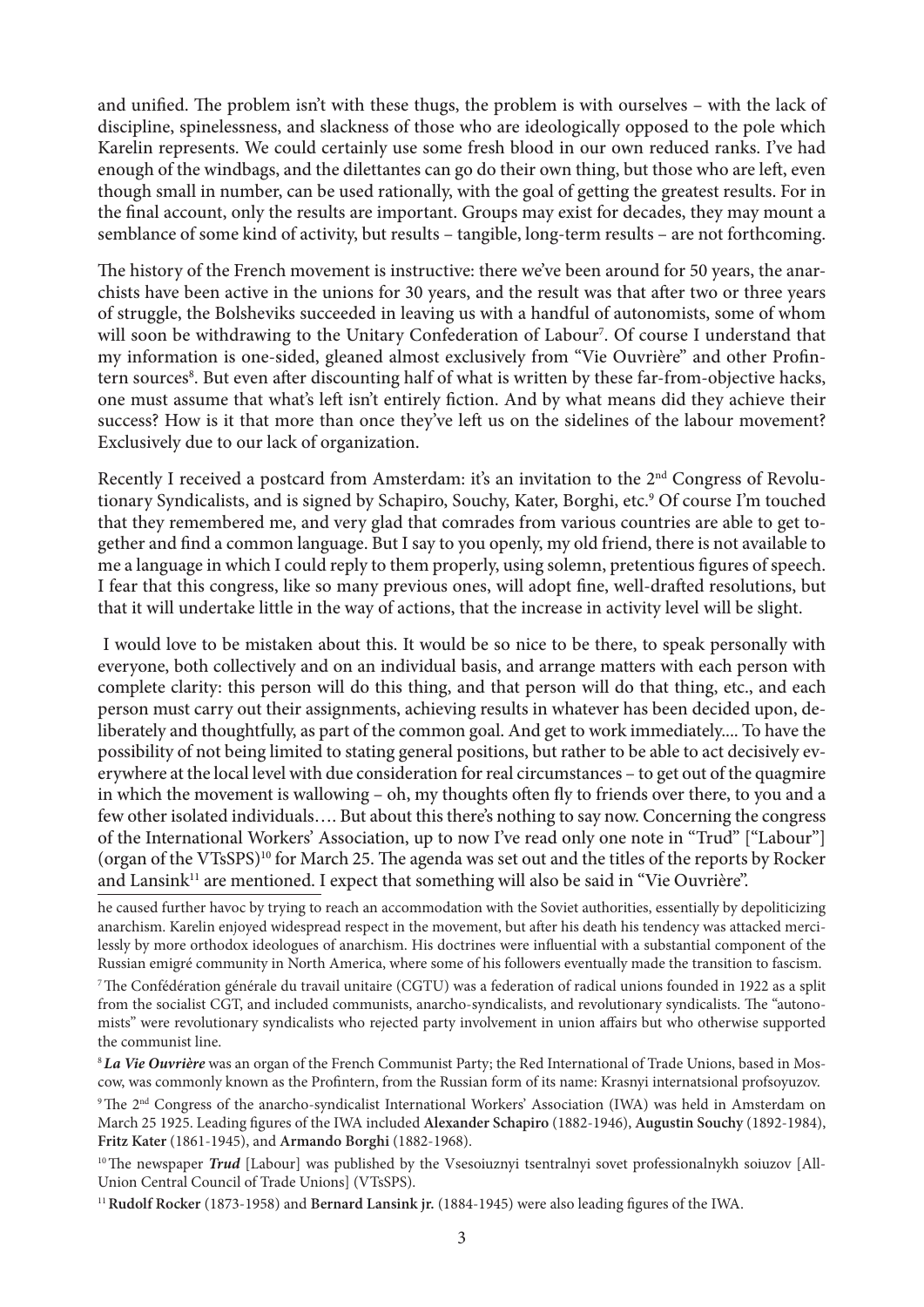One of these days I'm going to send you some Siberian newspapers. But beforehand I can tell you that they are an accurate reflection – not of reality, mind you – but rather a reflection of what is being written in Moscow and from Moscow. In general, we can keep up with things just well as in the centre; the difference is a question of scale, rather than substance. As at the centre, so also here, not a single conference takes place without the appropriate demonstrations (with banners and orchestras) – whether of "unaffiliated" peasants, teachers, or physicians – depending on the season and done in the Moscow style. Without fail an "unaffiliated"<sup>12</sup> worker or peasant will urge the study of Leninism and the "consolidation of unity" under the banner of the Comintern. Also without fail there will appear a female worker with a toy model, for example, of a railway signal . . . . well, it varies according to whether there are teachers, teamsters, or agronomists. The welcoming speeches are followed by a long ceremony with singing, with the orchestra playing the Internationale, with applauding, more noisy applause, stormy applause, more stormy applause, rising up for a standing ovation, reaching a climax – never mind, don't even think about it. All this clapping-while-standing and clapping-while-not-standing is calibrated according to rank, reaching a crescendo when a representative of the higher-ups makes an appearance or leaves, e.g. a visitor from the Gubkom<sup>13</sup> arrives at the district congress of soviets, or a visitor from the okrug<sup>14</sup> arrives at the gubernia party conference. We are by no means lagging in having "obshchestvennosti"<sup>15</sup>: we have MOPR<sup>16</sup>, DVF (Friends of the Air Fleet), and many others; and if tomorrow there should be "voluntarily" formed a society called "Hands Off Abyssinia" or a society called "Friends of Worldwide Bolshevization", you can be sure they will have branches here as soon as the corresponding directive arrives. There will be members – whole factories will join collectively – and there will be badges and dues – in a word, everything will be arranged. We're used to thinking of Siberia as the boondocks. Yes, it used to be, but not now in Soviet times. If it's required, within a day or two from various parts of the most distant provinces "unaffiliated" peasants of the most remote circles will simultaneously send to the Rumanian government (or to the Polish or English, depending on requirements) telegrams of indignation and protest against . . . well, against whatever is required in each case. For the millions of clueless Siberian peasants know perfectly well when and where to send their greetings or their protest, when to demonstrate, and what slogans to use. So as you see, Siberia is far from backward . . . well, it would be nice to say that about "us".

A few words about myself. I'm still getting work (obviously on orders from Moscow). I have to register every week. Last time they asked me if I intended to turn over a new leaf soon.17 After work I study shorthand, Ido<sup>18</sup>, Italian and Spanish. So what about my finances? It's impossible to exist on my earnings; we were saved by what Nastenka<sup>19</sup> sent – out of which we sent 25 rubles to Kevrik. She's sick, needs shoes and clothes, and if you can, please send her money. I'm still healthy, but my eyes hurt a lot. Fanya<sup>20</sup> is sick, it's her feet again. If we had the money, she would be going to the mud baths. She's going to write to you herself. I received your newspapers and the American

<sup>&</sup>lt;sup>12</sup> "Unaffiliated" in this context means "not a member of the communist party".

 $13$  Gubkom = Guberniia [Provincial] Party Committee.

 $14$ okrug = district

<sup>&</sup>lt;sup>15</sup> Non-governmental societies.

<sup>&</sup>lt;sup>16</sup> MOPR = Mezhdunarodnaia Organizatsiia Pomoshchi Revoliutsioneram [International Organization for Aid to Revolutionaries], created by the Comintern in 1922.

 $17$  Up until 1930, anarchists in the USSR who renounced their beliefs (publicly, if they were well known) could expect to be released from prison or exile and not be subject to further persecution by the authorities (at least for a while).

<sup>&</sup>lt;sup>18</sup> Ido is a universal language which made its debut in 1907 as an improved version of Esperanto.

<sup>19</sup>This may be reference to **Anastasia Ivanovna Galaeva** (1885 – 27.10.1925), active in the anarchist movement since 1904 and known for her prisoner support work. She had been in exile herself in northern Russia in 1922-24, but was released early due to illness (TB). She was living in Kiev in 1924-25.

 $^{20}$  Aron's partner, Fanya Avrutskaya, suffered from chronic pain in her legs, which immobilized her for extended periods (Aron refers to this condition as rheumatism). Aron himself complained frequently of eye pain. Medical treatment for these ailments was virtually unobtainable.